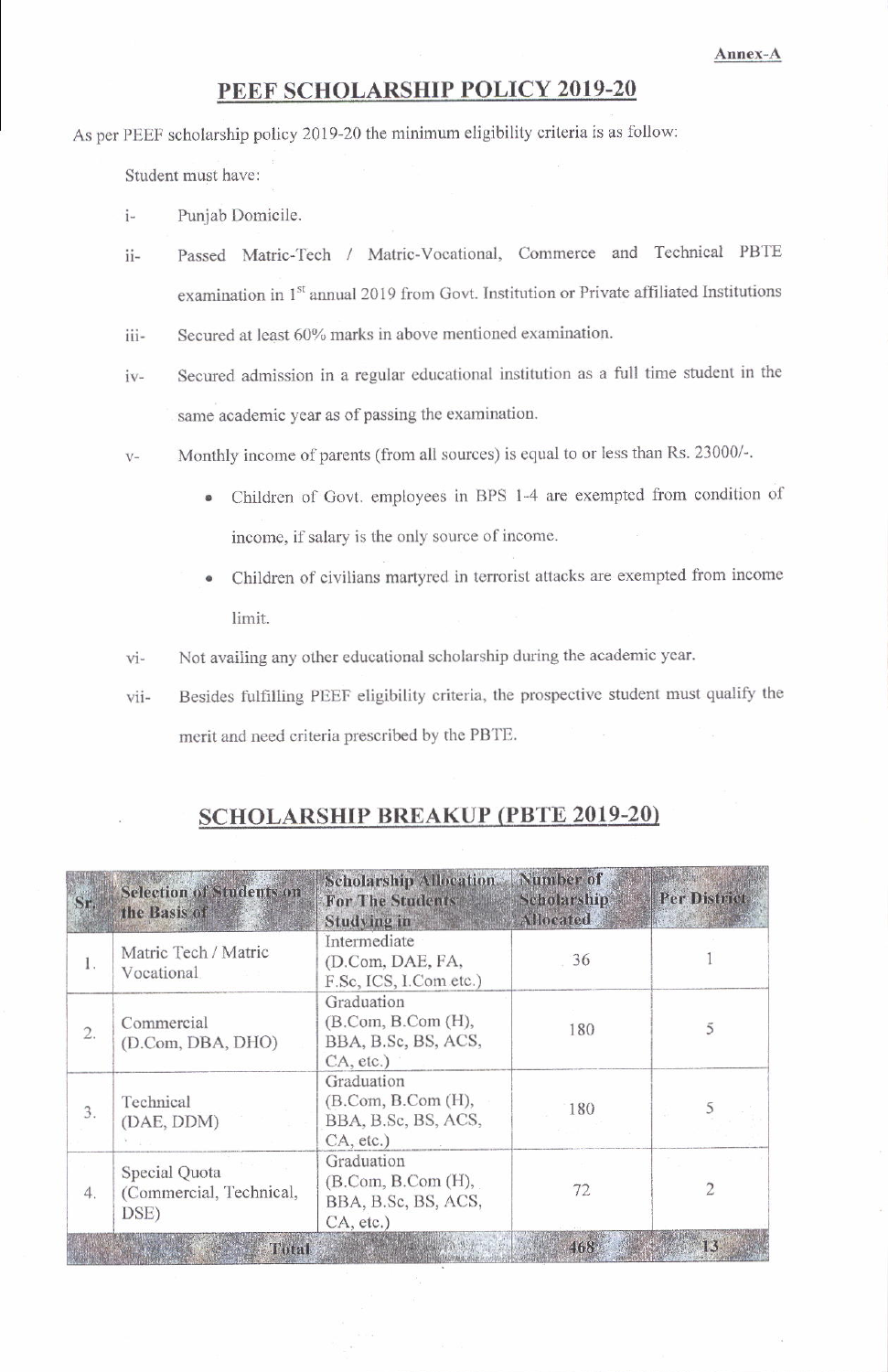| THE PUNJAB EDUCATIONAL ENDOWMENT FUND (PEEF)                                                                                                                                                                                                                                                                                                                                                                                                                                     |  |  |  |  |
|----------------------------------------------------------------------------------------------------------------------------------------------------------------------------------------------------------------------------------------------------------------------------------------------------------------------------------------------------------------------------------------------------------------------------------------------------------------------------------|--|--|--|--|
| حکومت پنجاب کا ھونھار و مستحٰق طلباء و طالبات کی اعلیٰ تعلیم کے لئے سکالر شپ پر وگرام                                                                                                                                                                                                                                                                                                                                                                                            |  |  |  |  |
| <b>PBTE 2019-20</b><br>درخواست فارم برائے PEE F سکالرشپ                                                                                                                                                                                                                                                                                                                                                                                                                          |  |  |  |  |
| سيكش (الف) - طالب علم كى معلومات                                                                                                                                                                                                                                                                                                                                                                                                                                                 |  |  |  |  |
| غرتعد بق شده<br>تاريخ پيدائش:<br>طالب علم كانام:<br>یاسپورٹ سائزتصوبر<br>(Blue Background)<br>شاختي كارڈ اب فارم بسر:<br>کے ساتھ یہاں چیاں کریں                                                                                                                                                                                                                                                                                                                                  |  |  |  |  |
| والد كأنام:<br>شاختي كارڈ :                                                                                                                                                                                                                                                                                                                                                                                                                                                      |  |  |  |  |
| والده كانام:<br>شاختي كارڈ :                                                                                                                                                                                                                                                                                                                                                                                                                                                     |  |  |  |  |
| گھر کامکمل پيټه (برائے خط وکتابت):<br>ٹیلیفون نمبر کی معلومات: موبائل فون نمبر (طالب علم)<br>_ موبائل فون نمبر (والدين)                                                                                                                                                                                                                                                                                                                                                          |  |  |  |  |
| امتحان کی معلومات D.B.A/D.Com/D.A.E/Matric-Tech                                                                                                                                                                                                                                                                                                                                                                                                                                  |  |  |  |  |
| کروپ:<br>D.B.A<br><b>Matric Vocational</b><br>Matric-Tech<br>D.A.E<br>D.Com                                                                                                                                                                                                                                                                                                                                                                                                      |  |  |  |  |
| رول تنمير<br>فيصدنمبر/CGPA<br>ساله<br>(رولاك كاروكى كافي لف كرين)                                                                                                                                                                                                                                                                                                                                                                                                                |  |  |  |  |
| سابقه اداره كى معلومات جہاں سے امتحان یاس کیا                                                                                                                                                                                                                                                                                                                                                                                                                                    |  |  |  |  |
| تغليمي اداره كانكمل نام وپيته .<br>قون تمير:                                                                                                                                                                                                                                                                                                                                                                                                                                     |  |  |  |  |
| سيشن (ب) - موجوده تعليمى إداره (جهال طالب علم الاوقت زير تعليم ب) كى معلومات                                                                                                                                                                                                                                                                                                                                                                                                     |  |  |  |  |
| تغلیمی اداره کا مکمل نام: <sub>-</sub>                                                                                                                                                                                                                                                                                                                                                                                                                                           |  |  |  |  |
| تعليمي اداره كامكمل پية ( پرائج خط وكتمات).<br>ڈیپارٹمنٹ                                                                                                                                                                                                                                                                                                                                                                                                                         |  |  |  |  |
| تعلیمی ادارہ کے سربراہ/ہیٹرآفٹ ڈاپکا شنگ کا نام:_                                                                                                                                                                                                                                                                                                                                                                                                                                |  |  |  |  |
| تغليمى اداره كے سر براہ اہلاً آف ڈيلي شنگ کا رابط نمبر : .<br>Mobile                                                                                                                                                                                                                                                                                                                                                                                                             |  |  |  |  |
| ڈ کری اکورس جس میں طالب علم داخل ہے۔<br>ڈ کری اکورس کا کل دورانیہ: سال میں استعمال کے اس کا کسی کے سیست کے استعمال کرنے کے ایک میں اس کے اس کے اس کے ا<br>رول نمبر ارجٹریشن نمبر (لازی):                                                                                                                                                                                                                                                                                         |  |  |  |  |
|                                                                                                                                                                                                                                                                                                                                                                                                                                                                                  |  |  |  |  |
| ذكرى الكوس على ويدفع كما موقع تاريخ بالسياس السياس                                                                                                                                                                                                                                                                                                                                                                                                                               |  |  |  |  |
| (سیشن(ج) - تعلیمی ادارہ کے سربراہ/ہیڈآف ڈیپارٹمنٹ سےتصدیق                                                                                                                                                                                                                                                                                                                                                                                                                        |  |  |  |  |
| تصدیق کی جاتی ہے محترم امحتر مداس ادارہ کال کی ہا قاعدہ طالب علم اطالبہ ہےاوراس نے ڈگری اکورس                                                                                                                                                                                                                                                                                                                                                                                    |  |  |  |  |
| يس داخله ليا ہے۔ اس سے موجودہ ذكرى اكورس كى كل مدت _______________________ سال ______<br>ماہ ہےاوراس کی اب تک کارکردگی اطمینان بخش ہے۔                                                                                                                                                                                                                                                                                                                                           |  |  |  |  |
| $\label{eq:1} \begin{array}{ll} \mathcal{V} & \mathcal{V} \end{array}$<br>And the result continuous constraints and the distribution of the<br>$\mathcal{V}$<br>سیکشن (د) - موجوده رباسی محصی اداره کی فراہم کرده باشل کی معلومات                                                                                                                                                                                                                                                |  |  |  |  |
| كيا آپ اپناداره سك باسل ميل رباش پذيرين؟                                                                                                                                                                                                                                                                                                                                                                                                                                         |  |  |  |  |
| اگر جواب ہاں میں ہےنو دی گئی جگہ پر ہاٹل پر نٹنڈ نٹ ا دارڈن سےنضد یق کروائیں<br>سسلم تشان لگائيں<br>$\frac{1}{2}$ $\frac{1}{2}$ $\frac{1}{2}$ $\frac{1}{2}$ $\frac{1}{2}$ $\frac{1}{2}$ $\frac{1}{2}$ $\frac{1}{2}$ $\frac{1}{2}$ $\frac{1}{2}$ $\frac{1}{2}$ $\frac{1}{2}$ $\frac{1}{2}$ $\frac{1}{2}$ $\frac{1}{2}$ $\frac{1}{2}$ $\frac{1}{2}$ $\frac{1}{2}$ $\frac{1}{2}$ $\frac{1}{2}$ $\frac{1}{2}$ $\frac{1}{2}$<br>اورادارہ کے ہاشل کا سر شیفکیٹ فارم کے ساتھ مسلک کریں۔ |  |  |  |  |
| تضدیق کی جاتی ہے محترم <i>ا</i> محترمہ.                                                                                                                                                                                                                                                                                                                                                                                                                                          |  |  |  |  |
|                                                                                                                                                                                                                                                                                                                                                                                                                                                                                  |  |  |  |  |
| نوٹ: PEEF صرف ان طلباءوطالبات کواقامتی دخلیفہ دے گا جوا دارہ کے ہائش پیڈ ریال نے پیش پاکس اور ادارہ کے ہائش پیر سلام اس ایم پیش کے الی جیس میں جی پیش کے ایک پیش میں ب                                                                                                                                                                                                                                                                                                           |  |  |  |  |